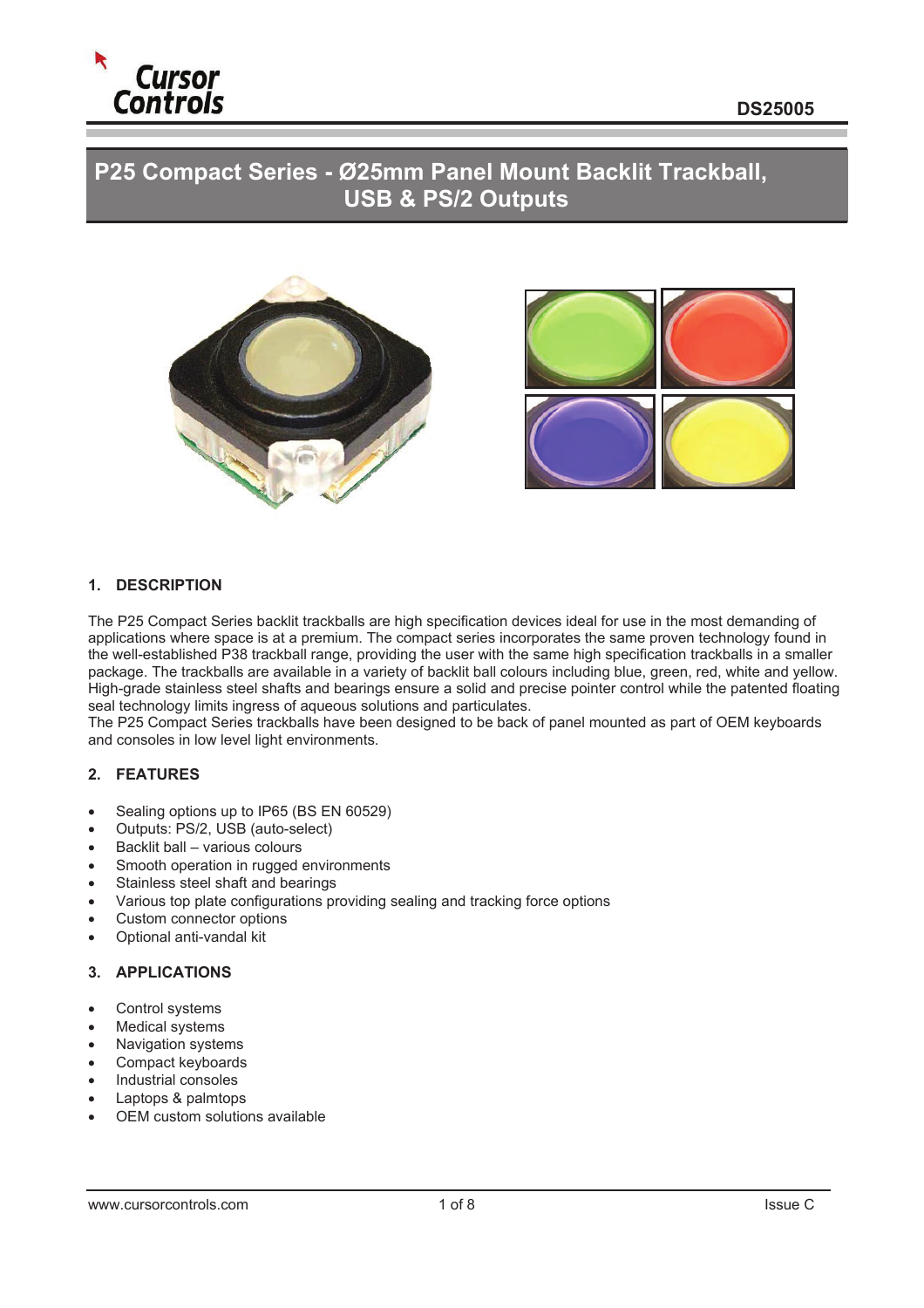

# **7. OUTLINE DRAWING**



Dimensional drawing specifies factory default orientation.

All dimensions are in mm unless otherwise stated.

Tolerances +/- 0.2mm unless otherwise stated

Please note that an IGES model is available on request. Please contact your local sales office for more information.